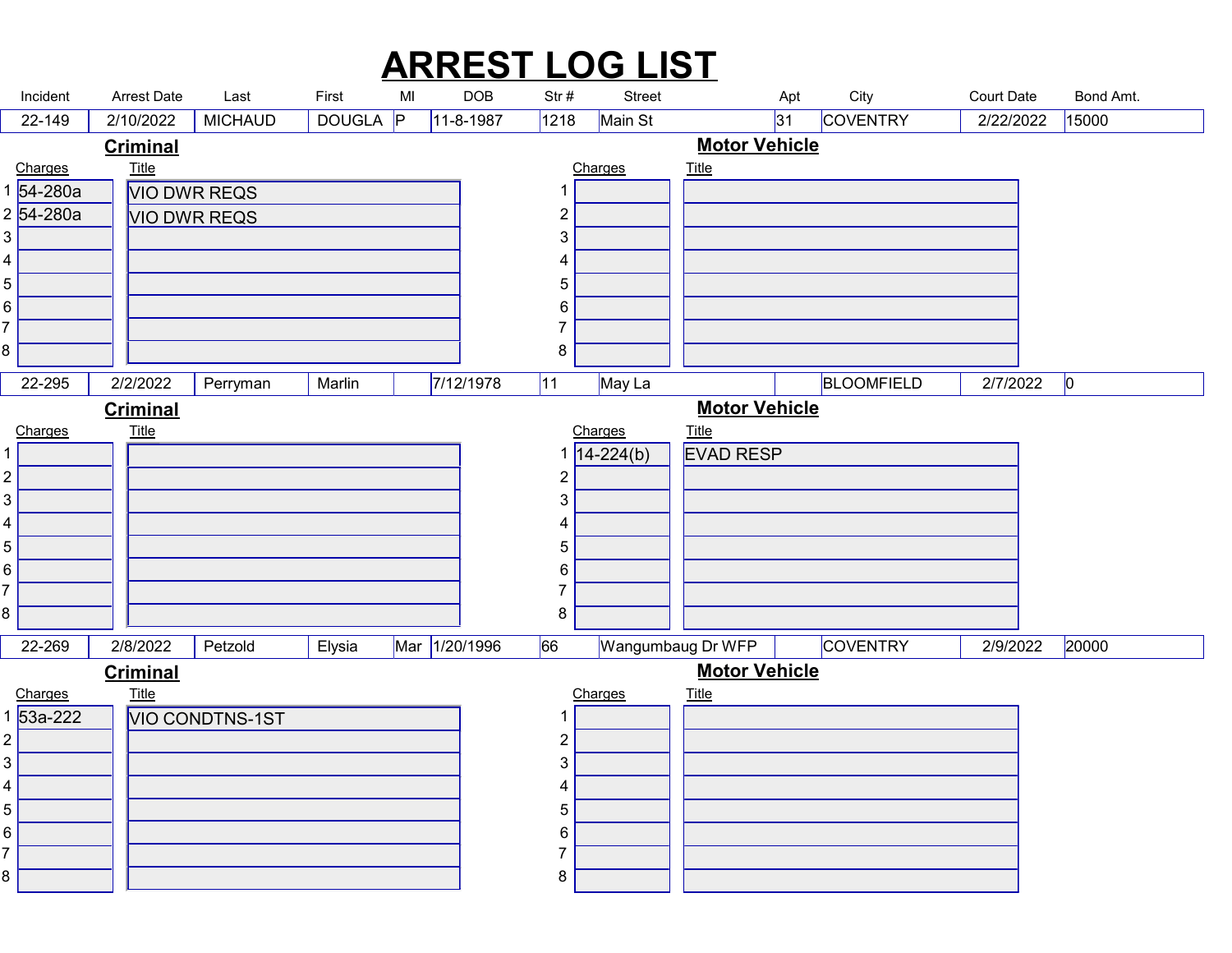## ARREST LOG LIST

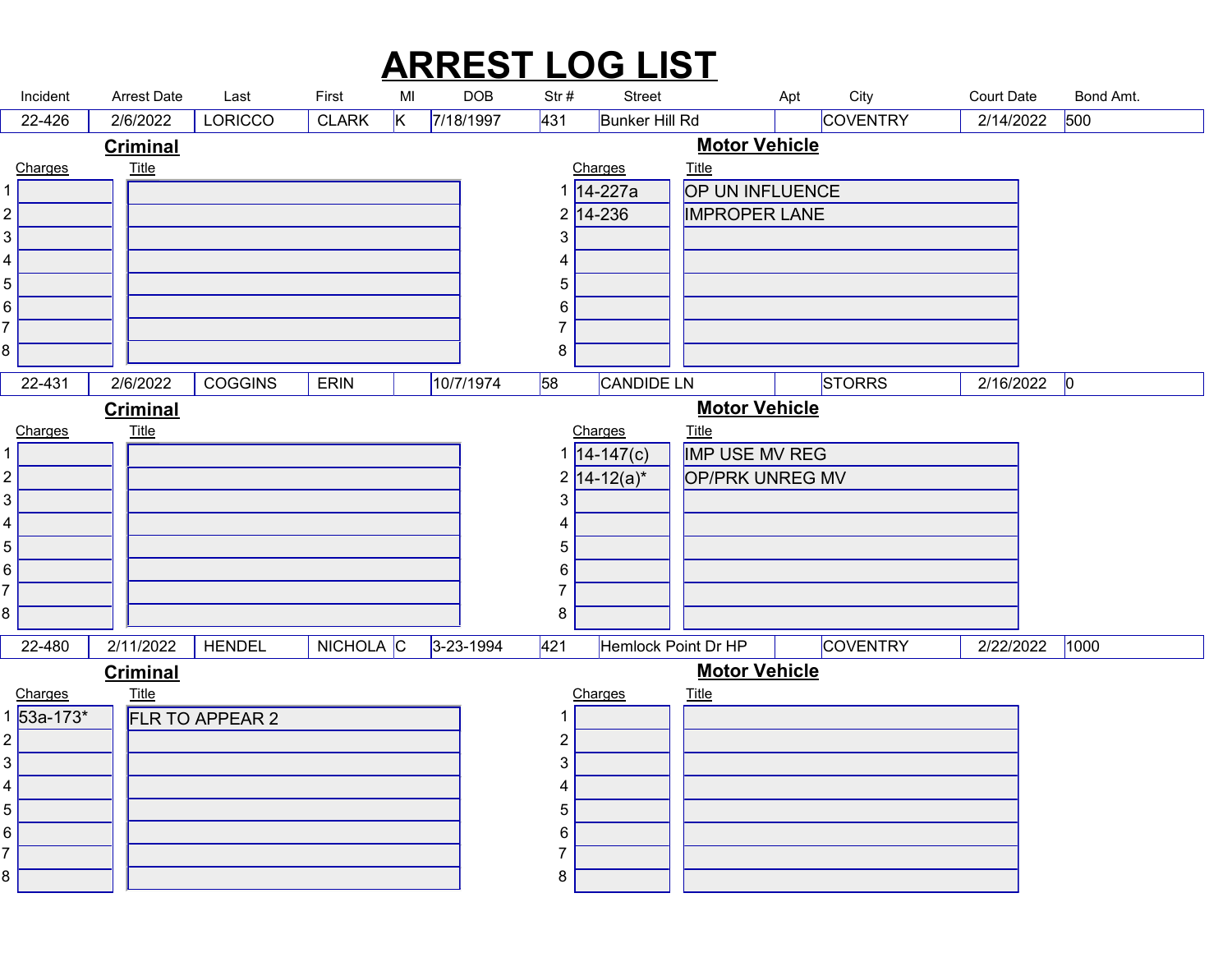## Incident Last First DOB MI Str # Street Apt City Court Date Bond Amt. ARREST LOG LIST Arrest Date Last First MI 22-492 2/11/2022 YILMAZ SABAN 4/23/1960 31 HEMLOCK POINT DR COVENTRY 2/22/2022 0 Charges **Title** that the contract of the contract of the contract of the contract of the contract of the contract of the contract of the contract of the contract of the contract of the contract of the contract of the contract of t 2/11/2022 IMP USE LIC/MRK 14-147(c) NO PLATE/INSERT 14-18(a) Charges Title and  $1$  and  $1$  and  $1$  and  $1$  and  $1$  and  $1$  and  $1$  and  $1$  and  $1$  and  $1$  and  $1$  and  $1$  and  $1$  and  $1$  and  $1$  and  $1$  and  $1$  and  $1$  and  $1$  and  $1$  and  $1$  and  $1$  and  $1$  and  $1$  and  $1$  and  $1$  and  $1$  a **Title The Community of the Community of the Community of the Community of the Community of the Community of the Community of the Community of the Community of the Community of the Community of the Community of the Commu Criminal** Motor Vehicle 22-534 BANGURA LAMIN 4-17-1978 114 HIGH ST COVENTRY 2/14/2022 500 DISORDERLY CNDT 53a-182 THREATENING 2 53a-62 Charges Title 8 a.C. (1980) and the set of the set of the set of the set of the set of the set of the set of the set of the<br>Set of the set of the set of the set of the set of the set of the set of the set of the set of the set of the **Title** that the contract of the contract of the contract of the contract of the contract of the contract of the contract of the contract of the contract of the contract of the contract of the contract of the contract of t 2/13/2022 BANGURA LAMIN 4-17-1978 Charges Title 8 a.C. (1985). A contract of the second state of the second state of the second state of the second state of t<br>1980 and 1980 and 1980 and 1980 and 1980 and 1980 and 1980 and 1980 and 1980 and 1980 and 1980 and 1980 and 19 **Title The Community of the Community of the Community of the Community of the Community of the Community of the Community of the Community of the Community of the Community of the Community of the Community of the Commu Criminal** Motor Vehicle 22-536 | 2/13/2022 | BOLDUC | CARL |HEN|4/9/1965 |74 |LAMOTTE RD | |COVENTRY | 2/23/2022 |500 | Charges Title **Title The Community of the Community of the Community of the Community of the Community of the Community of the Community of the Community of the Community of the Community of the Community of the Community of the Commu** 2/13/2022 | BOLDUC | CARL | HEN 4/9/1965 OP UN INFLUENCE 14-227a FL DRIVE RIGHT 14-230(a) Charges Title and  $1$  and  $1$  and  $1$  and  $1$  and  $1$  and  $1$  and  $1$  and  $1$  and  $1$  and  $1$  and  $1$  and  $1$  and  $1$  and  $1$  and  $1$  and  $1$  and  $1$  and  $1$  and  $1$  and  $1$  and  $1$  and  $1$  and  $1$  and  $1$  and  $1$  and  $1$  and  $1$  a **Title The Community of the Community of the Community of the Community of the Community of the Community of the Community of the Community of the Community of the Community of the Community of the Community of the Commu Criminal** Motor Vehicle